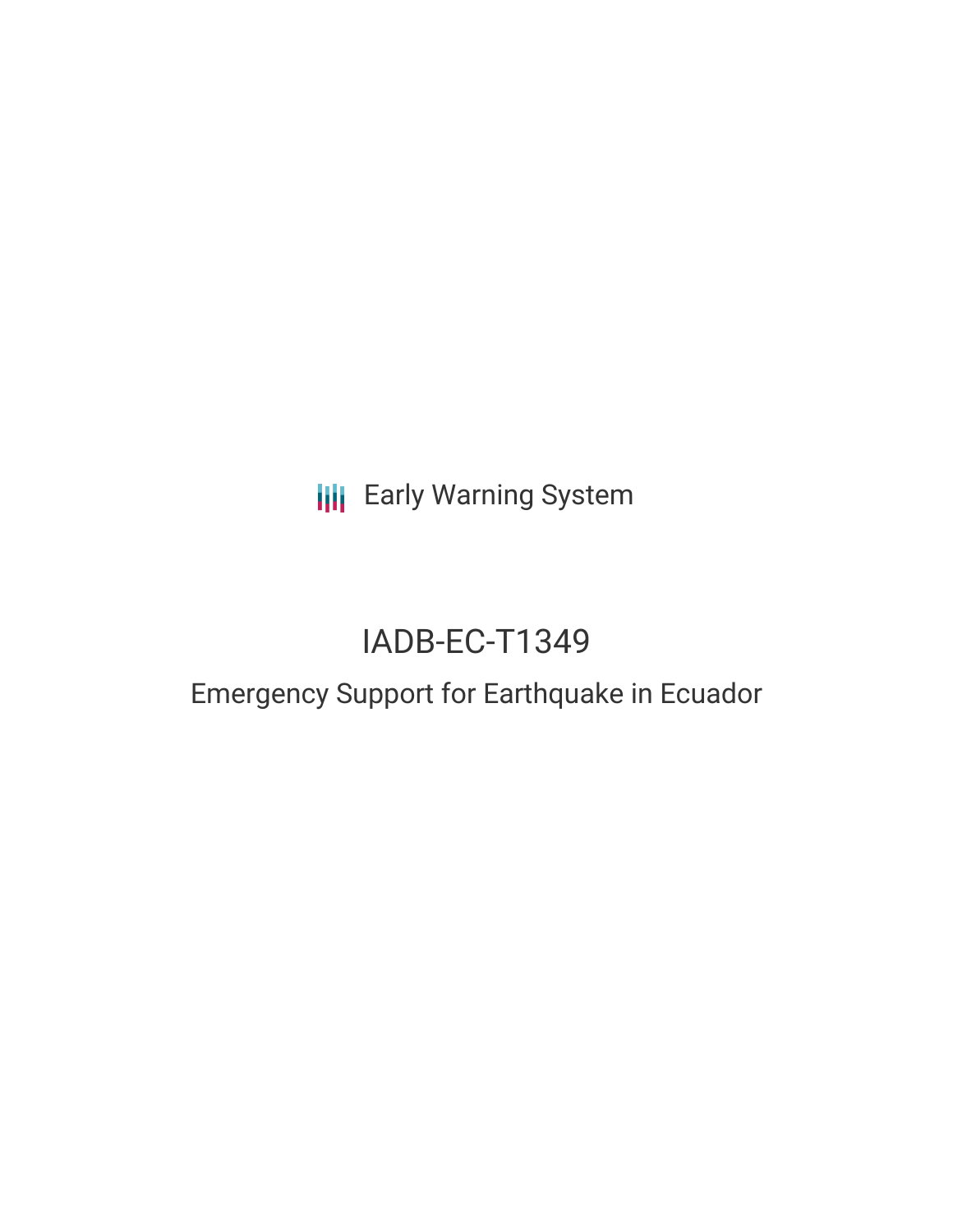

#### **Quick Facts**

| <b>Countries</b>               | Ecuador                                                                           |
|--------------------------------|-----------------------------------------------------------------------------------|
| <b>Specific Location</b>       | Esmeraldas, Manabí, Santo Domingo de los Tsáchilas, Los Rios, Santa Elena, Guayas |
| <b>Financial Institutions</b>  | Inter-American Development Bank (IADB)                                            |
| <b>Status</b>                  | Completed                                                                         |
| <b>Bank Risk Rating</b>        | U                                                                                 |
| <b>Voting Date</b>             | 2016-04-19                                                                        |
| <b>Borrower</b>                | Government of Ecuador                                                             |
| <b>Sectors</b>                 | <b>Climate and Environment</b>                                                    |
| <b>Investment Type(s)</b>      | Grant                                                                             |
| <b>Investment Amount (USD)</b> | \$0.20 million                                                                    |
| <b>Project Cost (USD)</b>      | \$0.20 million                                                                    |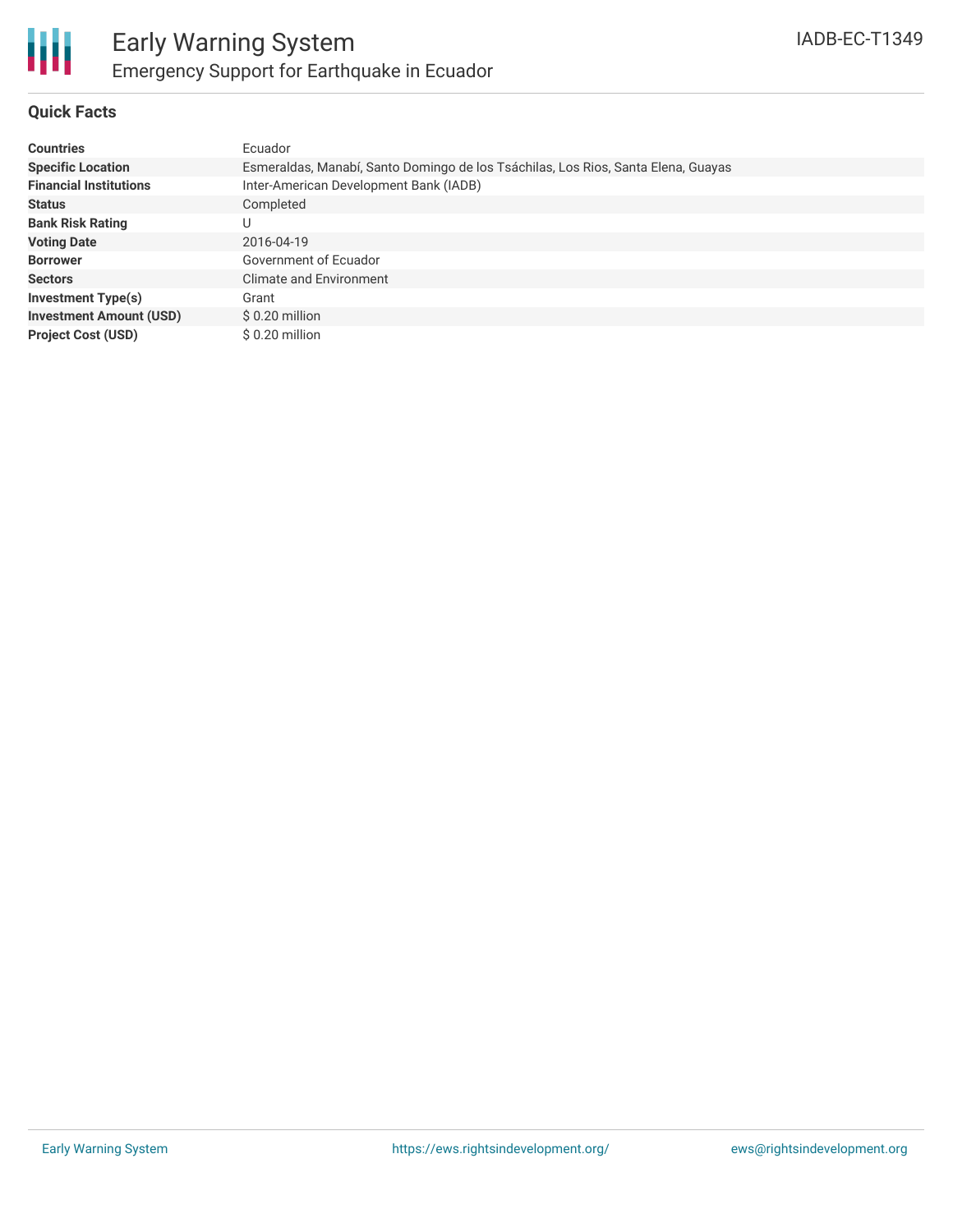

#### **Project Description**

The objective of the project is to support the Republic of Ecuador in implementing an immediate humanitarian response in the areas of the country most affected by the earthquake, including the provinces of Esmeraldas, Manabí, Santo Domingo de los Tsáchilas, Los Rios, Santa Elena y Guayas.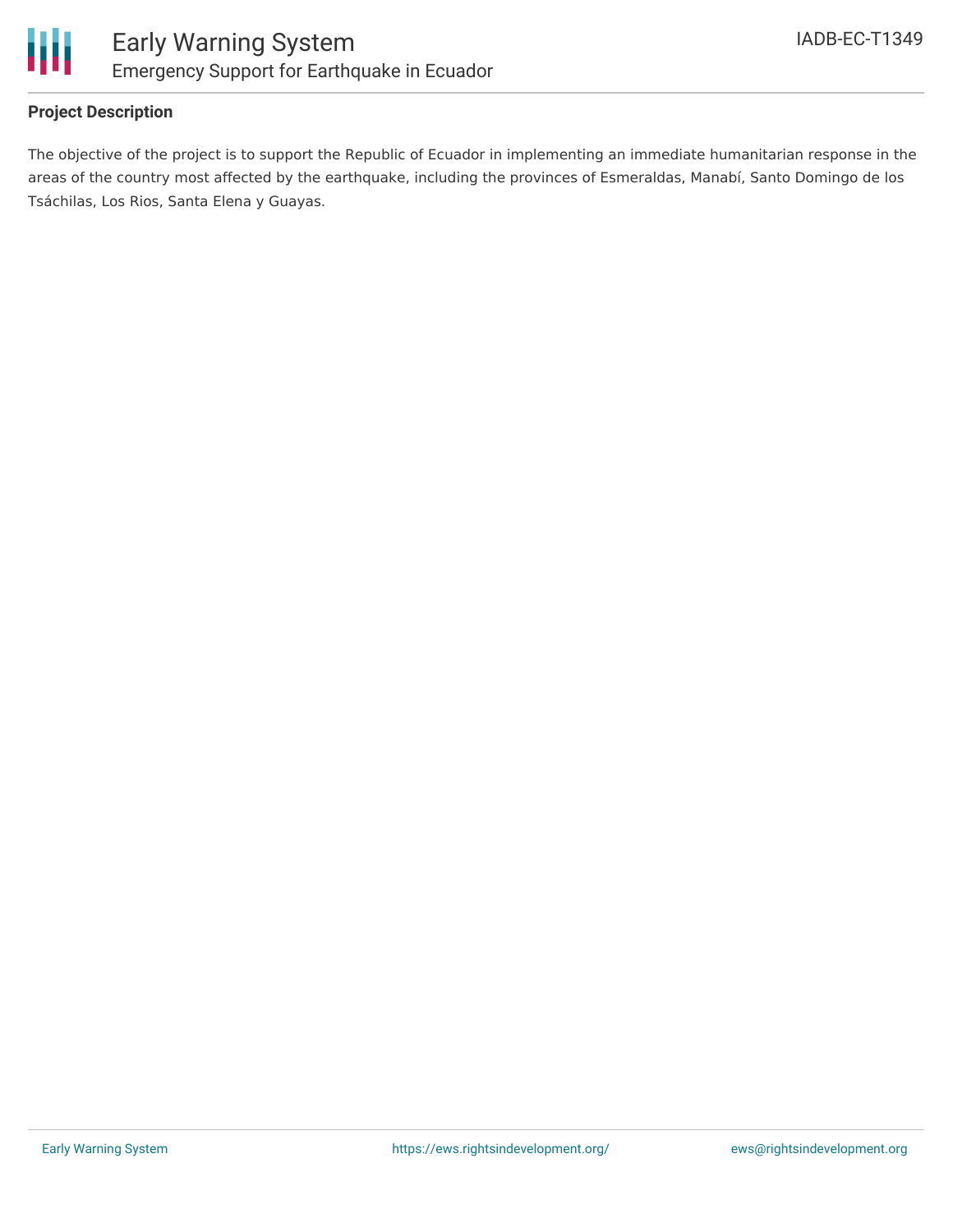

## Early Warning System Emergency Support for Earthquake in Ecuador

#### **Investment Description**

• Inter-American Development Bank (IADB)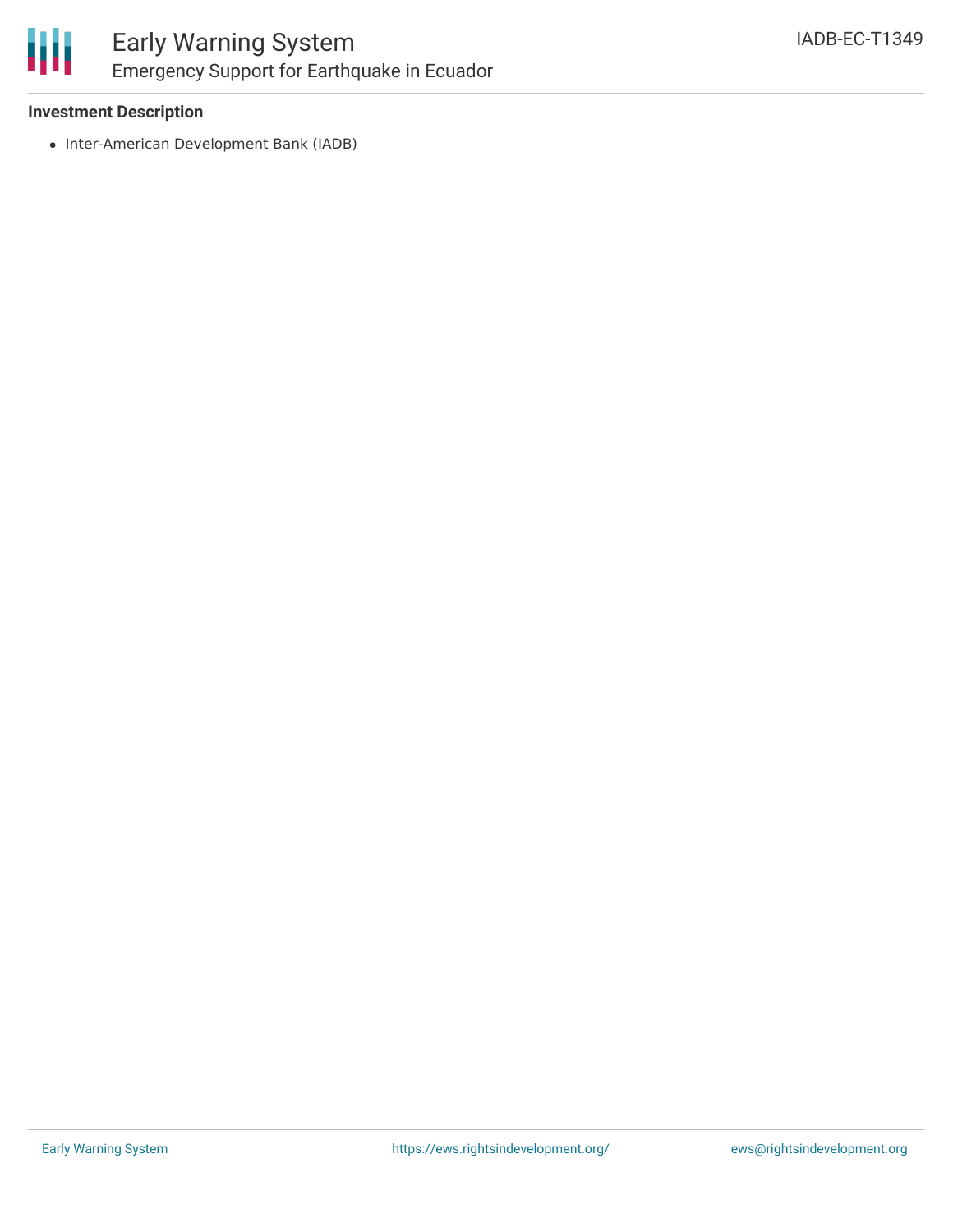#### **Contact Information**

ACCOUNTABILITY MECHANISM OF IDB/ IIC

The Independent Consultation and Investigation Mechanism (MICI) is the independent complaint mechanism and fact-finding body for people who have been or are likely to be adversely affected by an Inter-American Development Bank (IDB) or Inter-American Investment Corporation (IIC)-funded project. If you submit a complaint to MICI, they may assist you in addressing the problems you raised through a dispute-resolution process with those implementing the project and/or through an investigation to assess whether the IDB or IIC is following its own policies for preventing or mitigating harm to people or the environment. You can submit a complaint by sending an email to MICI@iadb.org. You can learn more about the MICI and how to file a complaint at http://www.iadb.org/en/mici/mici,1752.html (in English) or http://www.iadb.org/es/mici/mici,1752.html (Spanish).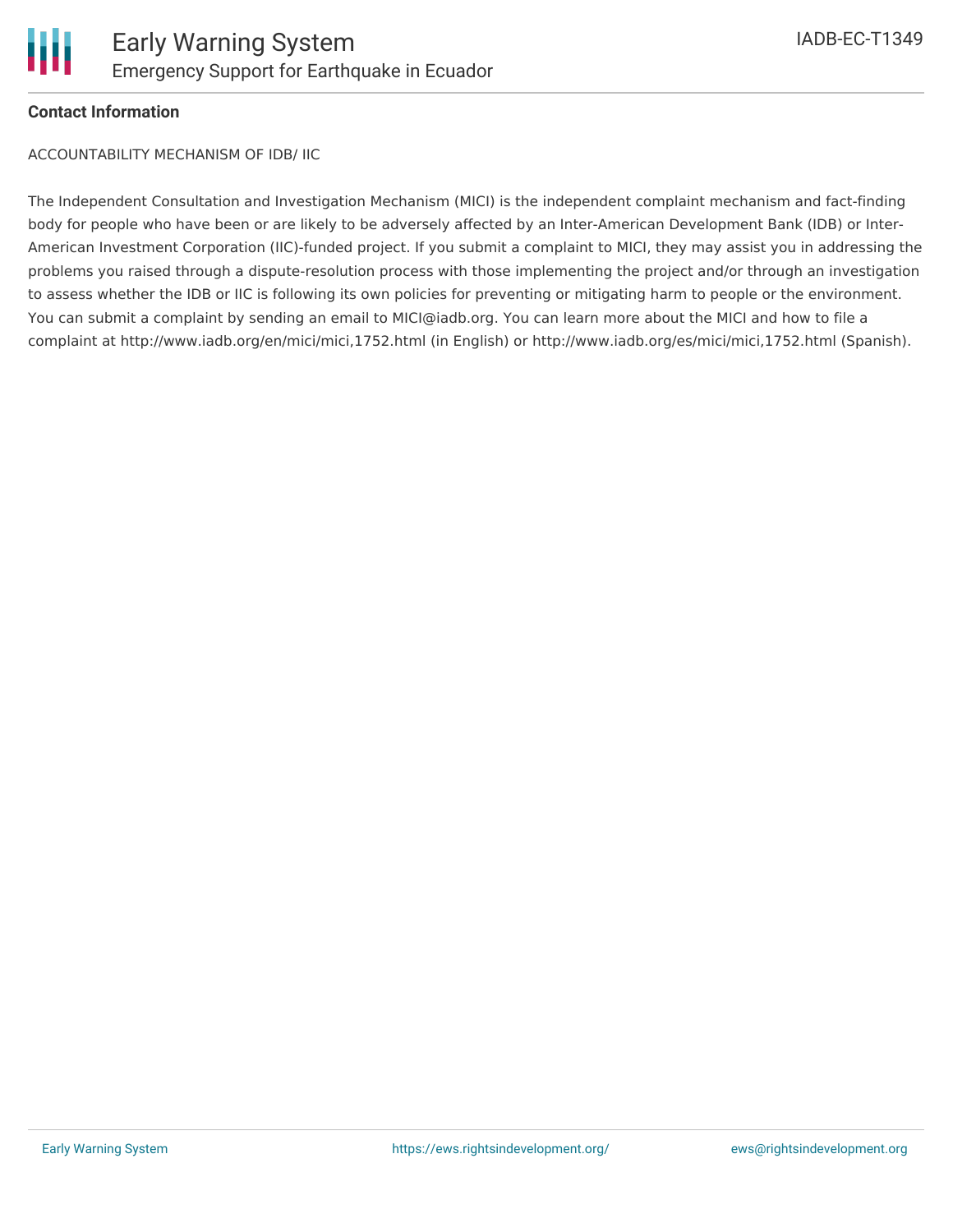

### Early Warning System Emergency Support for Earthquake in Ecuador

#### **Bank Documents**

• Apoyo de [Emergencia](https://ewsdata.rightsindevelopment.org/files/documents/49/IADB-EC-T1349.pdf) por Sismo en Ecuador [\[Original](http://www.iadb.org/Document.cfm?id=40252273) Source]